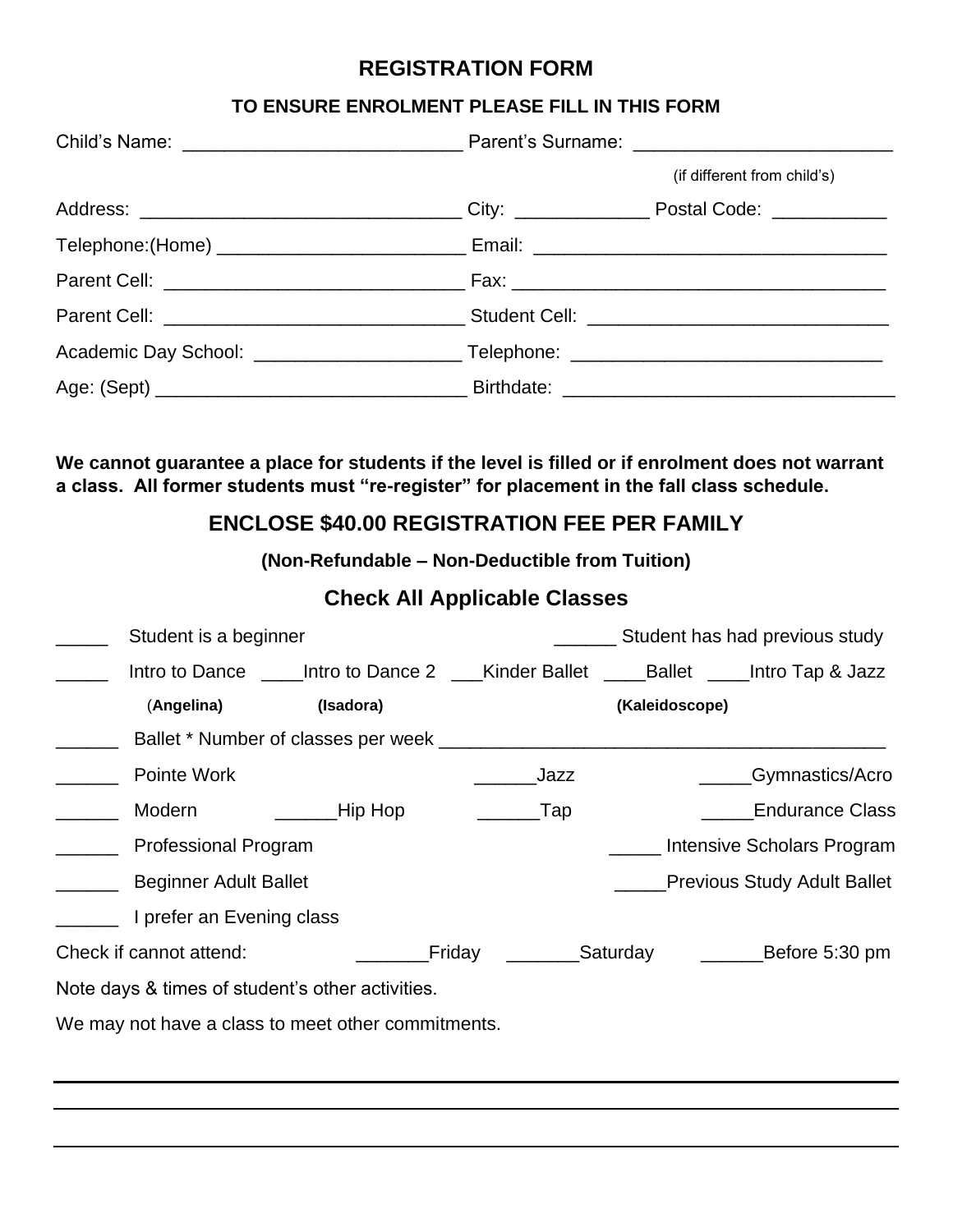I agree to allow my child/myself to participate in the physical training at the London Dance Centre & that I/we are physically fit enough to participate in the activities at the London Dance Centre. I warrant that my child or myself, has no known physical disabilities, illnesses or sicknesses which might be aggravated by active participation in the course of instruction at the London Dance Centre. Should I/we have any doubt as to our physical fitness for dance study, we will seek a physician's recommendation first. I/we acknowledge the existence of some risk of personal injury in participating in dance study and I/we expressly agree to assume the risk of all injuries, death, or property damage and agree to indemnify and save harmless the London Dance Centre from any and all liability, including all expenses, legal, or otherwise, incurred by the London Dance Centre in the defense of any claim or suit.

Please Print Name: \_\_\_\_\_\_\_\_\_\_\_\_\_\_\_\_\_\_\_\_\_\_\_\_\_\_\_\_\_\_\_\_\_ Date: \_\_\_\_\_\_\_\_\_\_\_\_\_

Please list any information about the participant that might be informative to ensuring their best progress: ex: asthma / orthopedic problems / hearing impairment / etc.

\_\_\_\_\_\_\_\_\_\_\_\_\_\_\_\_\_\_\_\_\_\_\_\_\_\_\_\_\_\_\_\_\_\_\_\_\_\_\_\_\_\_\_\_\_\_\_\_\_\_\_\_\_\_\_\_\_\_\_\_\_\_\_\_\_\_\_\_\_